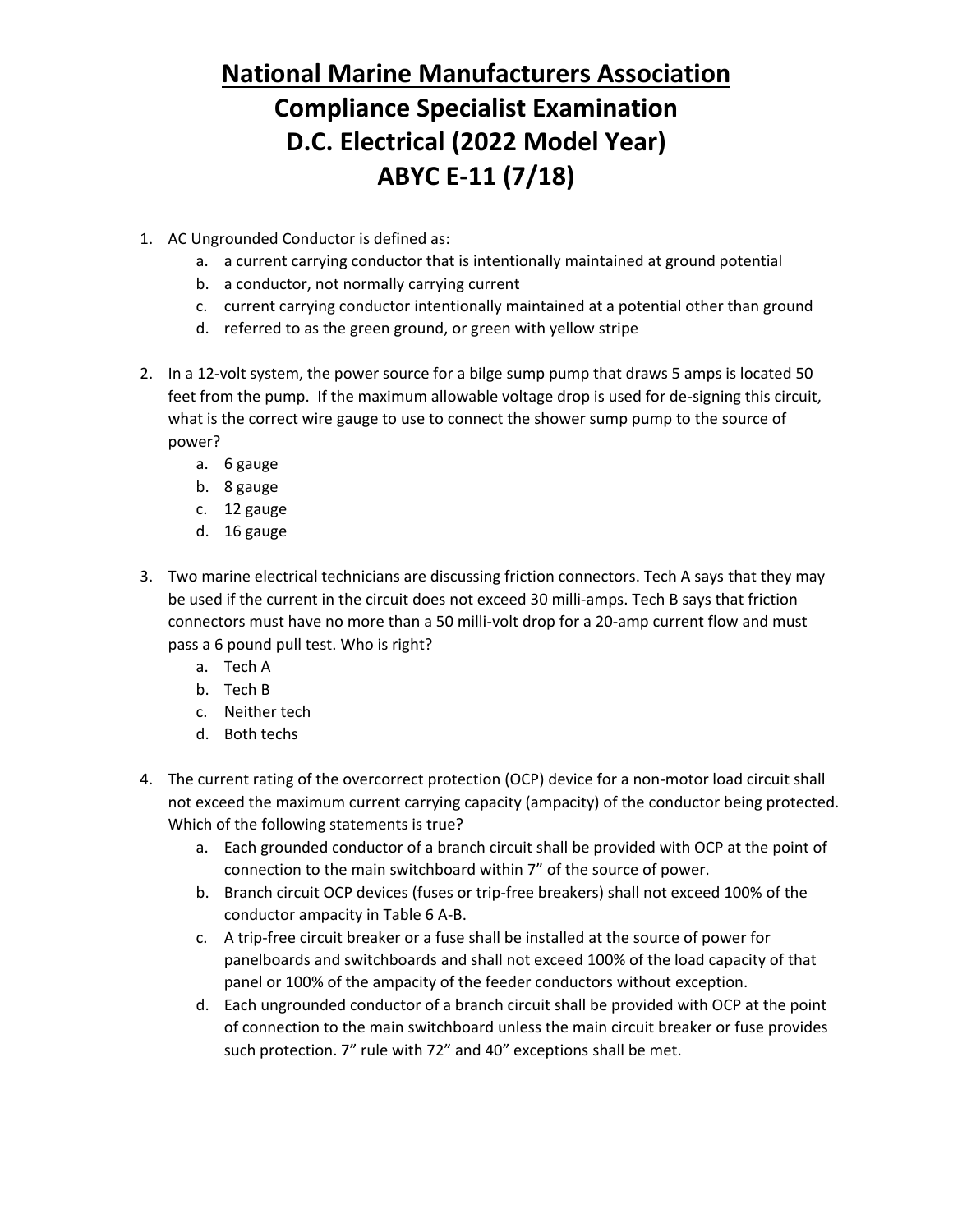- 5. DC panel boards may be combined with AC panel boards and installed on one common electrical panel board. Also, DC and AC may be on separate panel boards. Which of the following are true statements?
	- a. Panel boards must be installed in a readily accessible location.
	- b. Both AC and DC panel boards must always be marked with the system voltage.
	- c. Access to the DC system does not allow access to energized AC parts without the further use of tools.
	- d. a and c are correct.
- 6. A ring terminal crimped on a 4-gauge conductor and the terminal stud to which it is attached shall be capable of withstanding a pull off force (tensile test value) of:
	- a. 100 pounds for 30 seconds
	- b. 80 pounds for one minute and not break
	- c. 70 pounds for one minute without damage to any conductor strands
	- d. 80 pounds for one minute if soldered
- 7. Multiple engine installations, including auxiliary generator engines, require special ground connections. Which of the following is a true statement?
	- a. The engines shall be connected by a common ground conductor capable of carrying the cranking current of each engine.
	- b. Multiple outboard engines shall be connected at their battery terminals.
	- c. The addition of crossover (parallel) starting connections is covered by these ground connections.
	- d. The parallel start switch should be capable of carrying the smallest cranking motor current.
- 8. If an exhaust blower installed in a gasoline engine compartment draws 5 amps at 24 volts, and is located 30 feet from the circuit panel board breaker, using wire with 105 degree C insulation, what is the correct wire size for this installation?
	- a. #8 AWG
	- b. #10 AWG
	- c. #12 AWG
	- d. #14 AWG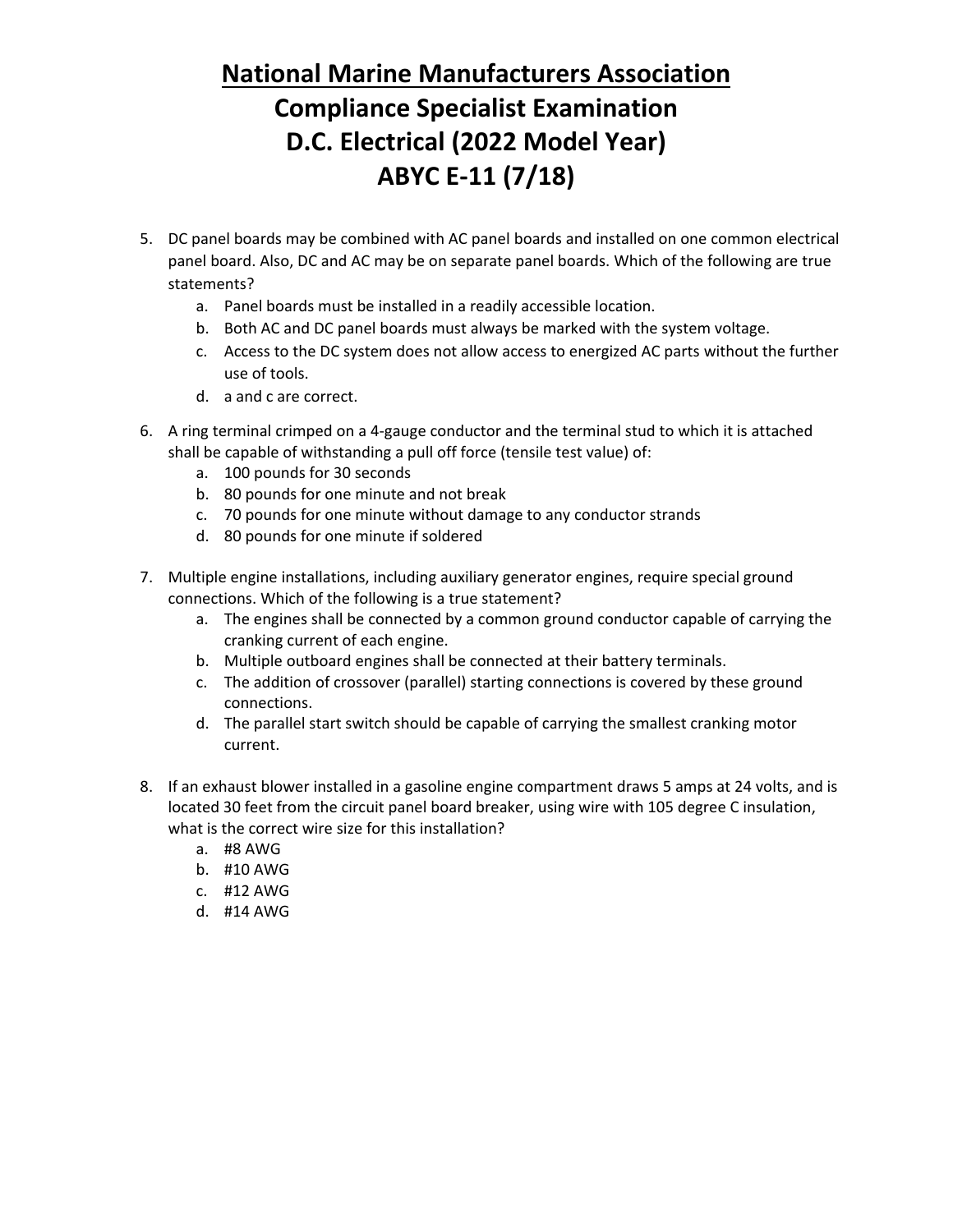- 9. Two marine electrical technicians are discussing ignition protected electrical devices. Tech A says that electrical devices installed in a gasoline engine compartment or gasoline fuel compartment must be ignition protected with proper labeling. Tech B says that the same requirements apply to all compartments of a boat that contain LPG cylinders or appliances. Who is right?
	- a. Tech A
	- b. Tech B
	- c. Both Techs
	- d. Neither Techs
- 10. Two conductors may be connected in parallel to supply a load in order to meet voltage drop requirements or radius bend restrictions, if:
	- a. the conductors are 8 gauge or larger.
	- b. each conductor is routed separately from the parallel conductor.
	- c. the ampacity of each individual conductor is sufficient to carry the load shared by the paralleled conductors and the OCP is sized to protect a single conductor.
	- d. one of the paralleled conductors is 1/2 the length of the other.
- 11. Motors and motor operated equipment, except for engine cranking motors, shall be protected internally at the equipment, or by branch circuit overcorrect protection (OCP) devices suitable for motor current. Which of the following statements is correct?
	- a. The OCP device shall be rated for the current carrying capacity (ampacity) of the motor's supply conductor and there would be no need for thermally responsive devices on the motor or motor operated equipment.
	- b. The protection provided shall preclude a fire hazard if the motor circuit is energized for 7 hours under any conditions of overload including locked rotor.
	- c. If a circuit breaker is used to replace a fuse in a motor circuit, there is no need to test the OCP as installed in order to assure compliance with the locked rotor requirement.
	- d. Trip delay time is not a consideration when selecting a circuit breaker to be used in a motor circuit.
- 12. Consider a 12-volt bow thruster with a current draw of 100 amps installed outside the engine compartment. It is installed 5 feet from its own battery using 105 degree C conductors. The positive, negative and grounding conductors are bundled together. What size conductor must be used to provide proper voltage drop and ampacity?
	- a. 2 gauge
	- b. 4 gauge
	- c. 6 gauge
	- d. 8 gauge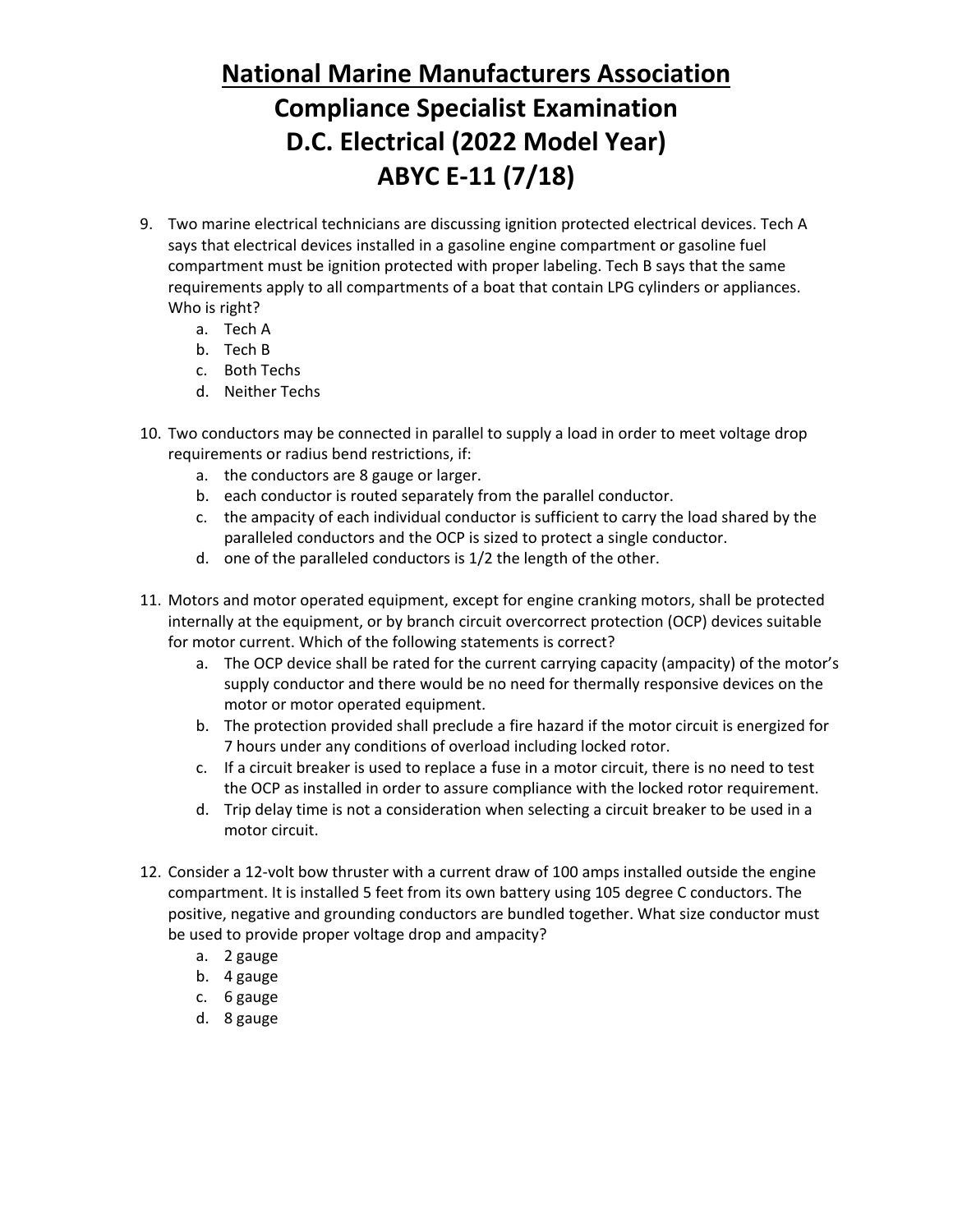- 13. Two marine electrical technicians are discussing over-current protection identification for devices not installed in circuits where the location of the protective device makes obvious the protected circuit. Tech A says that main over-current protection devices must be marked to identify their function and, as applicable, the replacement type, class and rating. Tech B says that branch circuit over-current protection devices shall be marked or provided with a means to indicate their function, circuit, type, class, rating and, but this identification may be provided by a wiring diagram of the system with each boat. Who is right?
	- a. Tech A
	- b. Tech B
	- c. Both Techs
	- d. Neither Techs
- 14. Busbars not at the DC grounded conductor potential or the DC grounding conductor potential shall be:
	- a. protected from contact and accidental shorting, without exception.
	- b. protected from environmental contamination.
	- c. installed to provide at least 0.1 inch spacing from the mounting substrate, including all fasteners.
	- d. b and c are true statements.
- 15. Two marine electrical technicians are discussing the proper way to attach conductors to battery studs and other terminal studs throughout the boat. Tech A says that no more than 4 ring terminals or captive spades may be attached to any one terminal stud and that if additional connections are needed, two or more terminal studs shall be connected together by means of jumpers or copper straps. Tech B says that multiple conductors connected to a terminal stud shall be installed with the lowest ampacity(small diameter) conductor closest to the terminal base, followed by successively larger ampacity(larger diameter) terminals and that only one conductor can be crimped into any one of these ring or captive spade terminals. Who is right?
	- a. Tech A
	- b. Tech B
	- c. Both techs
	- d. Neither tech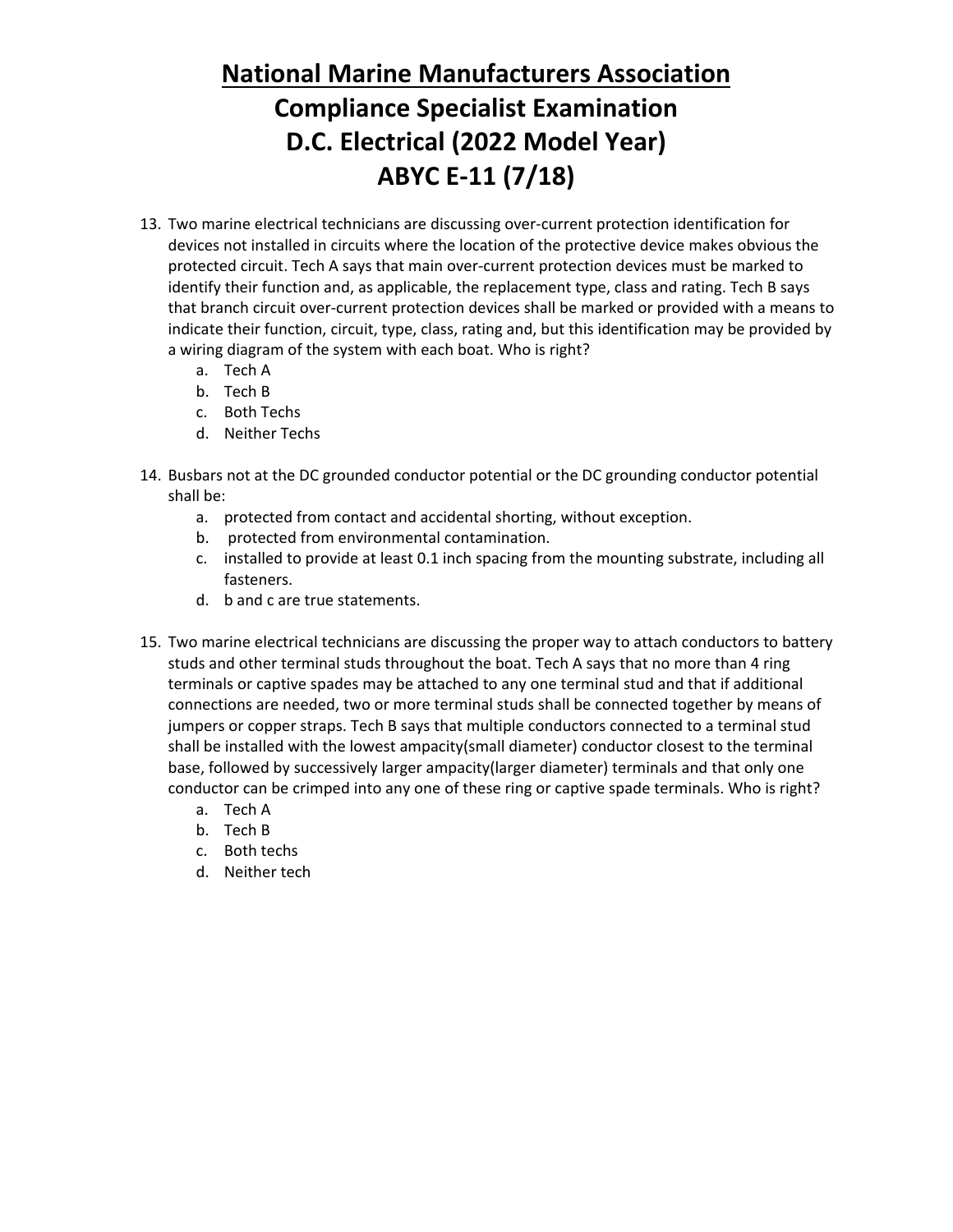- 16. DC conductors have insulation that is rated for specific temperatures from 60 degrees C to 200 degrees C as shown in Table 6 A&B where the allowable currents for different size conductors are shown. Tables 9 and 10 show allowable currents for different size conductors when specific circuit lengths are installed. Which statement is true?
	- a. Table 6 A&B shows how the increased temperature of the engine space and bundling of conductors down rates the allowable amperage of of a conductor.
	- b. Tables 9 & 10 shows how voltage drop requirements of 3% and 10% down rates the allowable amperage of conductors for 12 volt systems only.
	- c. In the event of a conflict between Table 6 and Table 9 or 10, use the smaller size conductor.
	- d. Voltage drop requirements (Tables 9 & 10) always over-ride the allowable amperage requirements (Table 6 A&B).
- 17. When considering busbar sizing (capacity):
	- a. Manufacturers must specify their maximum capacity for current flow from end to end and the conditions of rating.
	- b. The capacity of custom built copper busbars can be estimated by beginning with the cross section area of the busbar in square mm.
	- c. Holes in the copper bus bar are a factor in estimating the capacity rating.
	- d. All of the above statements are true.
- 18. The 12-volt main panel board feeder conductors from the battery to the panel with an actual load of 40 amps are each 45' long. What size conductors should be installed between the battery and the panel board in order to not exceed the maximum allowable voltage drop, even though the panel board is physically located only 25' from the battery?
	- a. 2 gauge
	- b. 4 gauge
	- c. 2/0 gauge
	- d. 4/0 gauge
- 19. Minimum Ampere Interrupting Capacity (AIC) for DC Overcorrect Protection (OCP) Devices is based on total connected battery capacity and other considerations as follows:
	- a. Main OCP devices are treated the same as branch OCP devices.
	- b. Batteries or battery banks with over 2200 CCA must have OCP devices rated for the short circuit current rating of the batteries or rated at 20 KA at 125 volts DC.
	- c. Conventional batteries such as lead acid or gel cell, and high-tech batteries such as lithium ion are treated the same.
	- d. AIC ratings only apply to 12-volt systems.